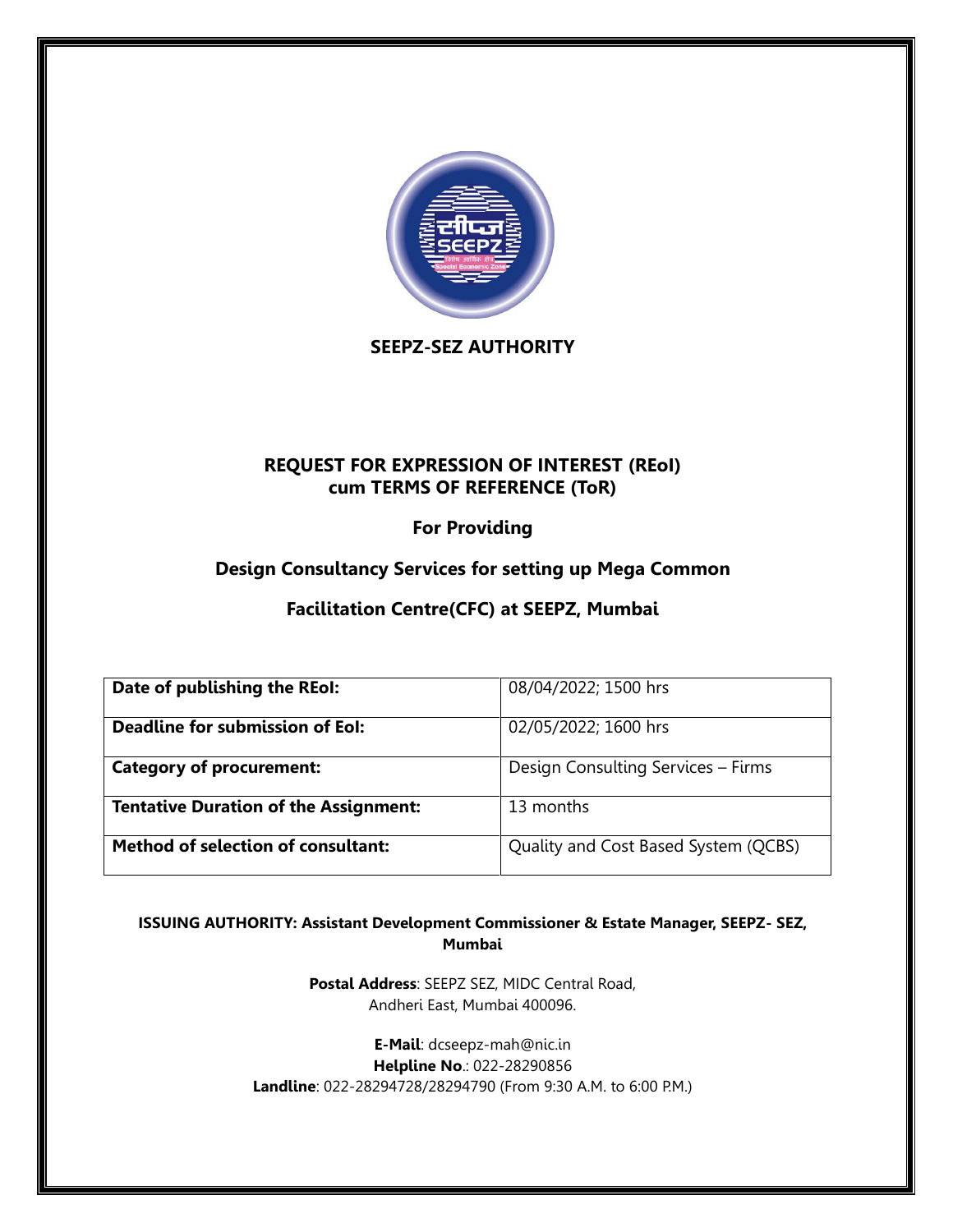#### **1. Background& Objectives**

The Gem and Jewellery sector comprises mostly of small and medium enterprises who cannot afford the latest machinery & technology and also cannot cope up with the frequent changes in technology individually, leading to low competitiveness and low efficiencies of the local Industry.

However, India accounts for 14 out of 15 diamonds set in Jewellery worldwide and ranks 4th in global gold Jewellery exports. To maintain competitiveness, the latest in 3-Ts (Technology, Techniques and Training) from around the world have to be made available at a single Center, namely Mega Common Facilitation Centre.

The Mega CFC will aim at providing assistance to the industry members in and around Mumbai to ensure quality, standards, cost, and efficiency. The focus shall be on Jewellery, that is, Diamond Studded Jewellery and Gold Jewellery. The proposed project will be developed on a cluster-based model to promote growth in the sector.

More details regarding the scope of work and key deliverables can be found in the Terms of Reference uploaded with this REoI.

#### **2. Eligibility Criteria**

In order to be eligible for participating in this procurement, the consultant, or a consortium / JV of consultants -

| SN           | <b>Eligibility Criteria</b>                                                                                                                                                                                         | <b>Supporting Documents</b><br>(to be Included in the<br>Eol)                                                              | <b>Applicability in case</b><br>of a consortium / JV |
|--------------|---------------------------------------------------------------------------------------------------------------------------------------------------------------------------------------------------------------------|----------------------------------------------------------------------------------------------------------------------------|------------------------------------------------------|
| $\mathbf{1}$ | Must be registered with the<br>appropriate government<br>authority as Limited company/<br>Private limited company/ LLP/<br>Partnership and shall be in the<br>consulting services business for<br>at least 10 years | Copy of the incorporation<br>registration certificate<br>$\sqrt{2}$<br>indicating<br>clearly<br>the<br>nature of business. | satisfy<br>Both<br>must<br>individually.             |
| 2            | Must possess a valid GSTand<br><b>PAN</b>                                                                                                                                                                           | Copies of GST, PAN                                                                                                         | Both<br>satisfy<br>must<br>individually.             |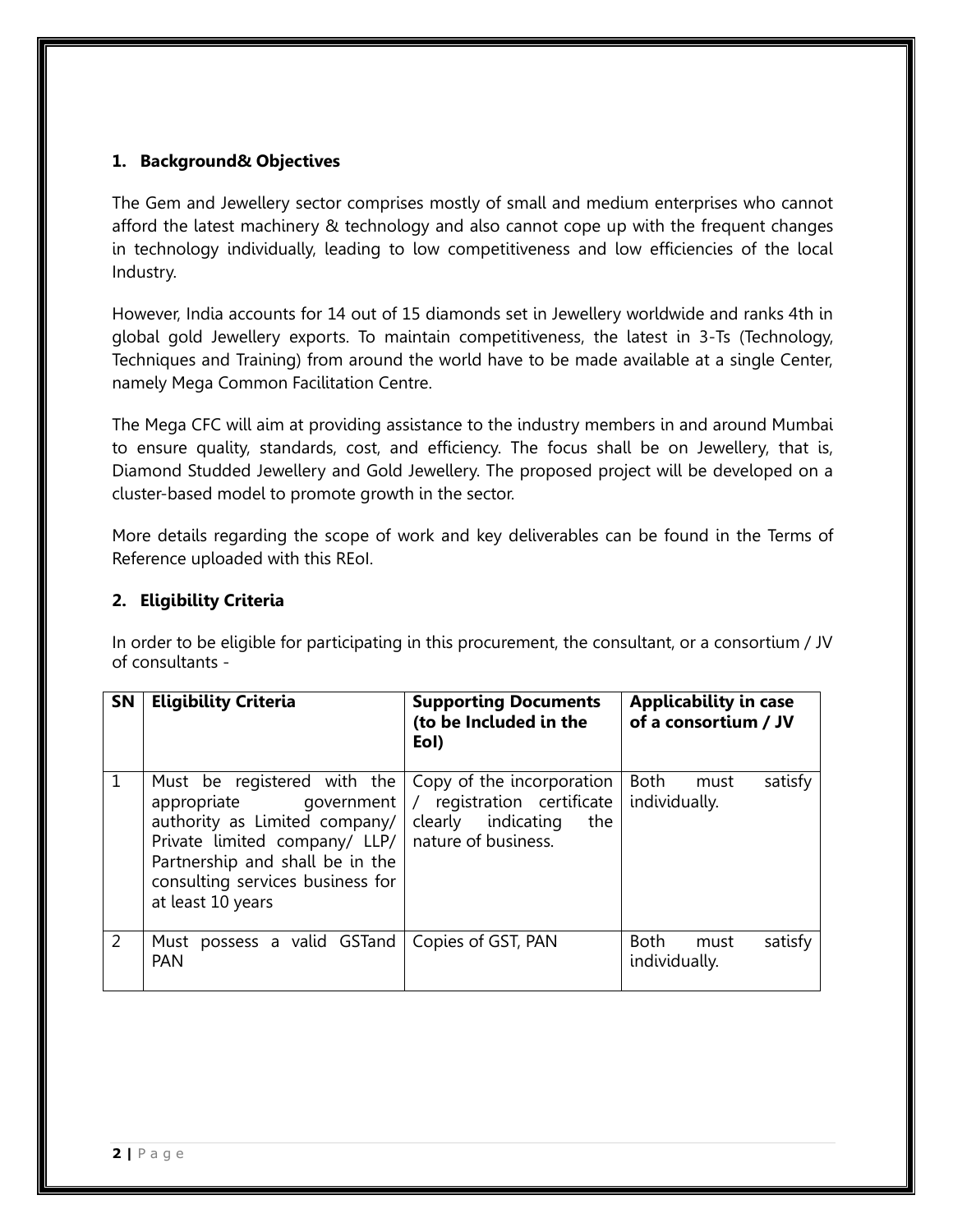| SN | <b>Eligibility Criteria</b>                                                                                                                                                                                                                                                                                                                                                                                                                                                                                                                                                                                                                                                                                                                                                                                                               | <b>Supporting Documents</b><br>(to be Included in the<br>Eol)                                                                                                                                                                                                                                                                                                                                                                                                                                                                    | <b>Applicability in case</b><br>of a consortium / JV                                                                                                                                    |
|----|-------------------------------------------------------------------------------------------------------------------------------------------------------------------------------------------------------------------------------------------------------------------------------------------------------------------------------------------------------------------------------------------------------------------------------------------------------------------------------------------------------------------------------------------------------------------------------------------------------------------------------------------------------------------------------------------------------------------------------------------------------------------------------------------------------------------------------------------|----------------------------------------------------------------------------------------------------------------------------------------------------------------------------------------------------------------------------------------------------------------------------------------------------------------------------------------------------------------------------------------------------------------------------------------------------------------------------------------------------------------------------------|-----------------------------------------------------------------------------------------------------------------------------------------------------------------------------------------|
| 3  | Must have turnover of at least<br>INR 5 crores and above in the<br>last three financial years (i.e, FY<br>2018-19, FY 2019-2020,<br>FY.<br>2020-21).                                                                                                                                                                                                                                                                                                                                                                                                                                                                                                                                                                                                                                                                                      | Audited<br>financial<br>statements for the past 3<br>financial years. Provisional<br>statement<br>shall<br>be<br>accepted in lieu of audited<br>FS only for FY2020-21.                                                                                                                                                                                                                                                                                                                                                           | Lead partner of the JV<br>have<br>must<br>at<br>least<br>100%<br>of<br>the<br>said<br>turnover <i>i.e.</i> , at least<br>INR 2 Crore in each of<br>financial<br>three<br>the.<br>years. |
| 4  | Must have completed<br>A. at least 2 (two) projects with<br>Government / PSU/ Private<br>clients in the last 5 years of<br>value INR 30 Crores and<br>above.<br><b>OR</b><br>B. similar project completed<br>with Government / PSU/<br>Private clients in the last 5<br>years of value INR 10 Crores<br>and above in SEEPZ, SEZ or<br>SEZ<br>other<br>(Govt/<br>any<br>Private).<br><b>OR</b><br>C. at least 2 ongoing projects<br>with minimum(architectural)<br>consultant remuneration /<br>order value of INR 2 crores<br>and above<br>project<br><i>*Similar</i><br>meaning<br>experience of working in Gems<br>and Jewellery Sector/ Industrial<br>building with minimum built up<br>area of 50,000 Sq Ft valued at at<br>least INR 10 Crores inclusive of<br>all services but not limited to<br>architectural, civil & Structural, | Summary<br>of<br>relevant<br>experiences.<br>Completion<br>certificates<br>issued<br>by<br>the<br>clients<br>clearly mentioning<br>the<br>name of the assignment,<br>scope of work, area of the<br>campus, value of the<br>contract, etc. In case the<br>scope of work is not<br>elaborated / area of the<br>campus is not mentioned<br>completion<br>in<br>the<br>certificate, corresponding<br>contract agreement may<br>be submitted.<br>Letter of award/letter of<br>intent/work<br>order<br>for<br>ongoing/current projects | Both must cumulatively<br>satisfy.                                                                                                                                                      |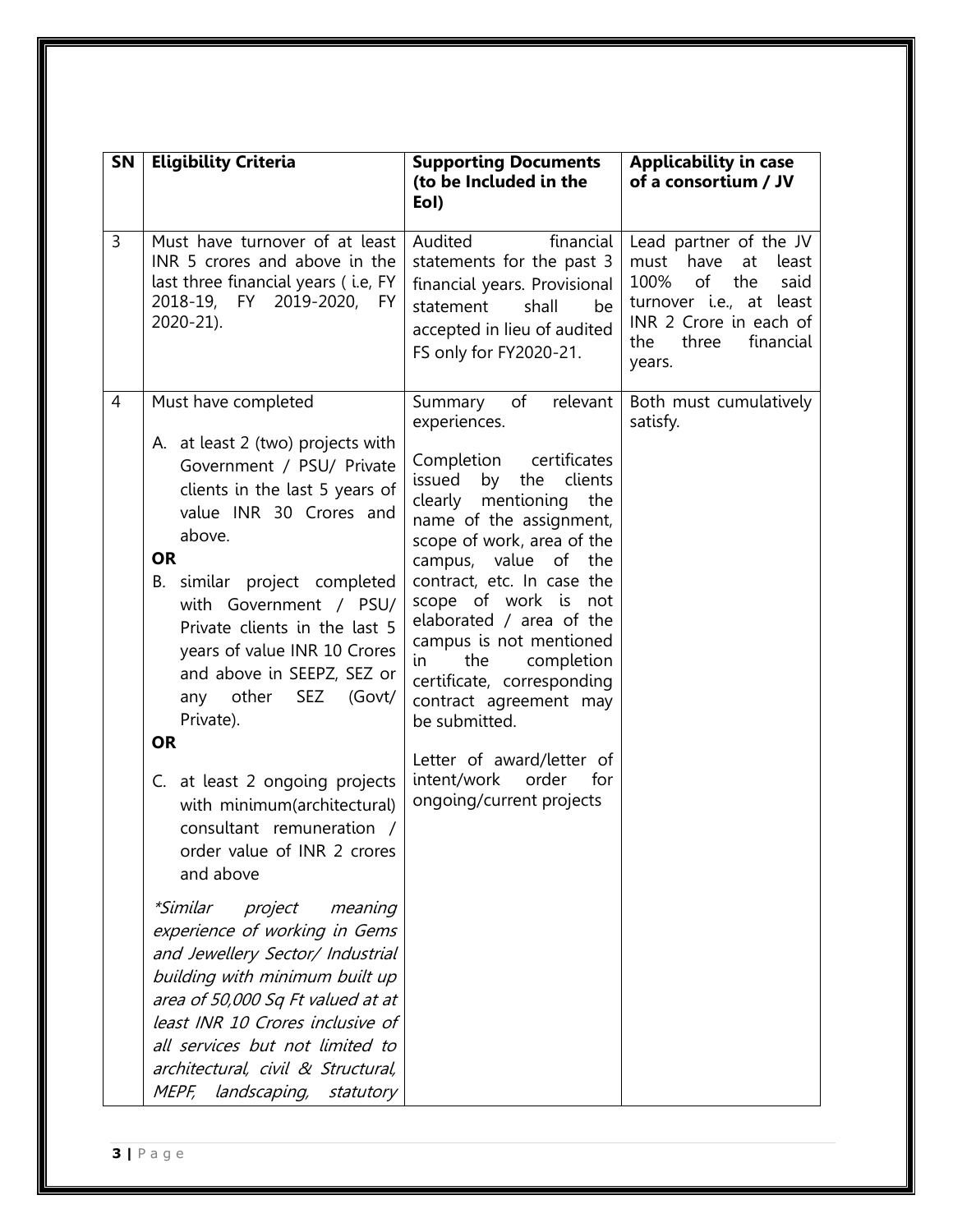| <b>SN</b> | <b>Eligibility Criteria</b>                                                                                                                                                                                                                                                      | <b>Supporting Documents</b><br>(to be Included in the<br>Eol)                                                                         | <b>Applicability in case</b><br>of a consortium / JV |
|-----------|----------------------------------------------------------------------------------------------------------------------------------------------------------------------------------------------------------------------------------------------------------------------------------|---------------------------------------------------------------------------------------------------------------------------------------|------------------------------------------------------|
|           | liasoning and<br>necessary<br>authority approvals etc.                                                                                                                                                                                                                           |                                                                                                                                       |                                                      |
| 5.        | Must not be debarred /<br>blacklisted by any procuring<br>entity under the central<br>government including PSUs and<br>autonomous entities or by-state<br>governments or by multilateral<br>agencies such as The World<br>Bank, Asian Development Bank,<br>etc. in last 10 years | Self-declaration of not<br>having been debarred /<br>blacklisted by any of the<br>entities mentioned in this<br>criterion at present. | Both<br>satisfy<br>must<br>individually.             |

#### **3. Selection Procedure**

- a. The procedure for selection of consultant shall be as detailed under the 'Manual for Procurement of Consulting Services, 2017' issued by the Ministry of Finance.
- b. The Request for Proposals (RFP) shall be issued only to the consultants shortlisted after EoI evaluation. The shortlist comprising up to 8consultants shall be prepared based on assessment of eligibility and relevance of consultants' past experience. Decision of the SEEPZ SEZ Authority in this regard shall be binding on all participating consultants.
- c. Selection of a consultant from among the shortlisted firms shall be made using the QCBS method. More details regarding the evaluation criteria and weightages for technical and financial scores etc. shall be provided in the RFP document.
- **4.** More details regarding the scope of workand key deliverables pertaining to the nature of consulting assignment can be found in the Terms of Reference document uploaded with this REol. It may be noted that these details are neither exhaustive nor final. The final TOR shall be included in the RFP document which shall be issued to the shortlisted consultants.
- **5.** Consultants may upload their specific feedback and suggestions regarding the draft ToR along with their EoIs. SEEPZ SEZ Authority may consider the suggestions vis-à-vis its requirements butwill not be bound to accept any suggestion received.
- **6.** For any further queries, consultants are requested to use 'seek clarifications' feature on the e-procurement portal.
- **7.** The EoI should be submitted along with duly filled Annexure I & II through **e-procurement portal [\(https://eprocure.gov.in/eprocure/app\)](https://eprocure.gov.in/eprocure/app) only.** EoIs submitted through any other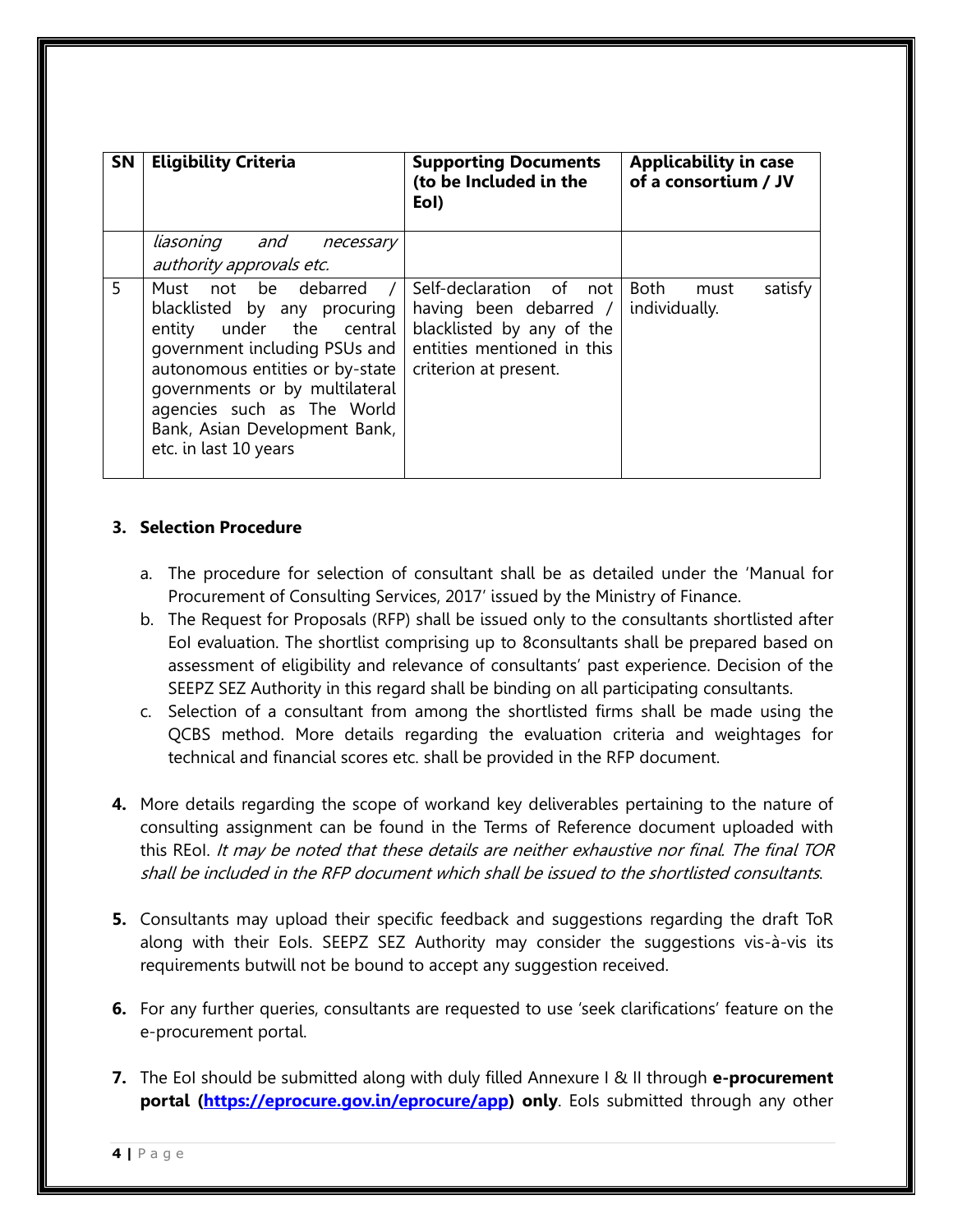means shall not be admissible. The deadline for submission of EoIs is 1600 hrs on 01 April 2022.

> Dy. Development Commissioner, SEEPZ- SEZ, Mumbai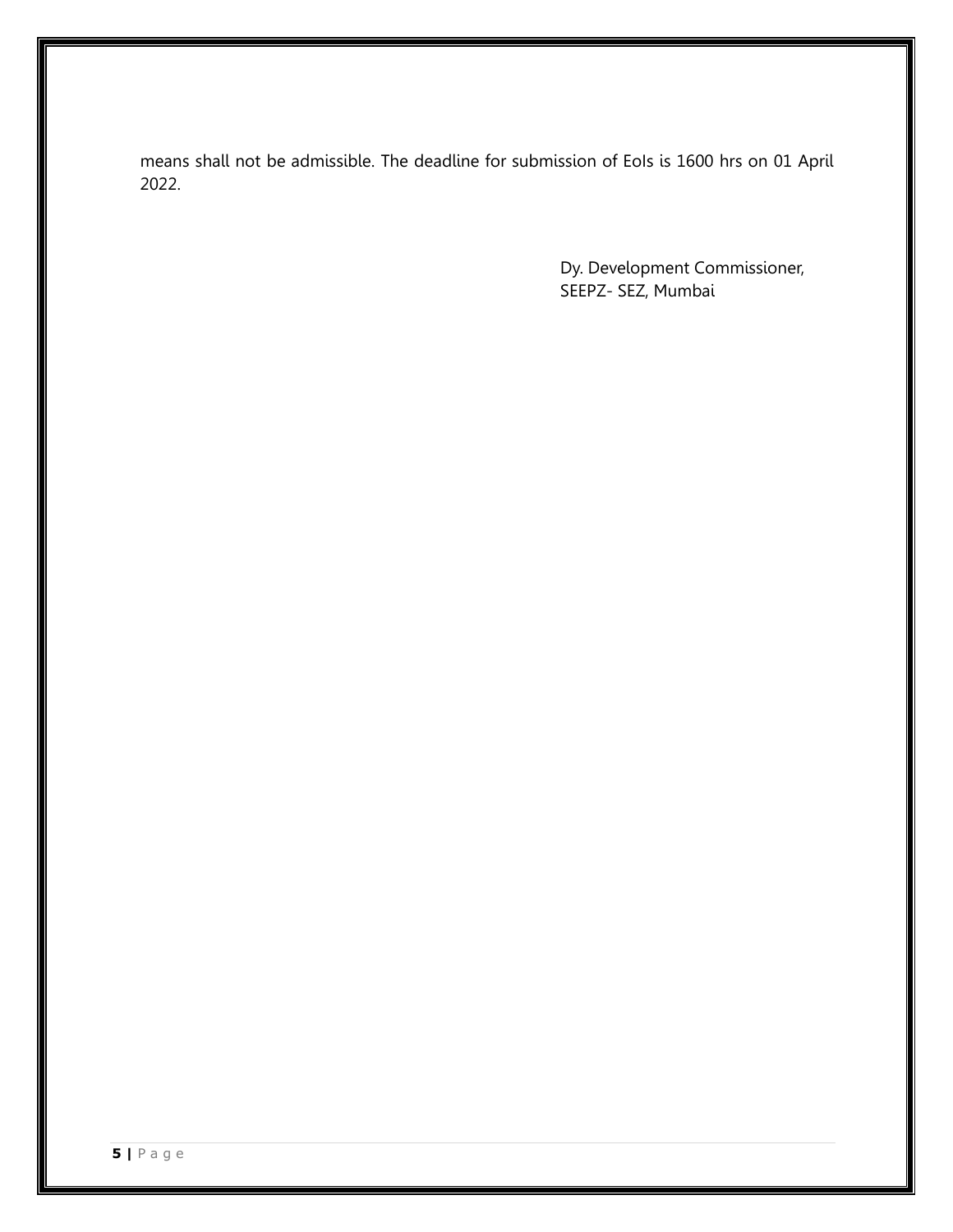#### **ANNEXURE I – EoI Submission Form**

(To be printed on Consultant's letterhead)

To,

The Development Commissioner, SEEPZ, SEZ, Ministry of Commerce and Industries Government of India Andheri (East), Mumbai 400096

Ref: Your Request for Expression of Interest (REoI) For providing Design consultancy service for setting up mega common facilitation centre at SEEPZ, Mumbai dated 08/04/2022

Sir,

We, the undersigned, declare that:

- 1. We have examined and have no reservations to the REoI (including Addenda issued).
- 2. If we are shortlisted and issued an RFP, we commit to submit technical and financial proposals in response to the RFP, adhering to the requirements stipulated therein.
- 3. We also declare that Government of India or any other State Government or public Sector Unit in the nature of an autonomous body has not declared us ineligible or blacklisted us on charges of engaging in corrupt, fraudulent, collusive, or coercive practices or any failure/lapses of serious snature.
- 4. We also accept all the terms and conditions of this REoI and undertake to abide by them, including the condition that you are not bound to shortlist us or any other firm submitting their EoI in response to your Request for EoIs.

Yours sincerely,

Authorized Signatory

(Authorization for signing on behalf of the bidding company to be attached)

Full Name and Designation